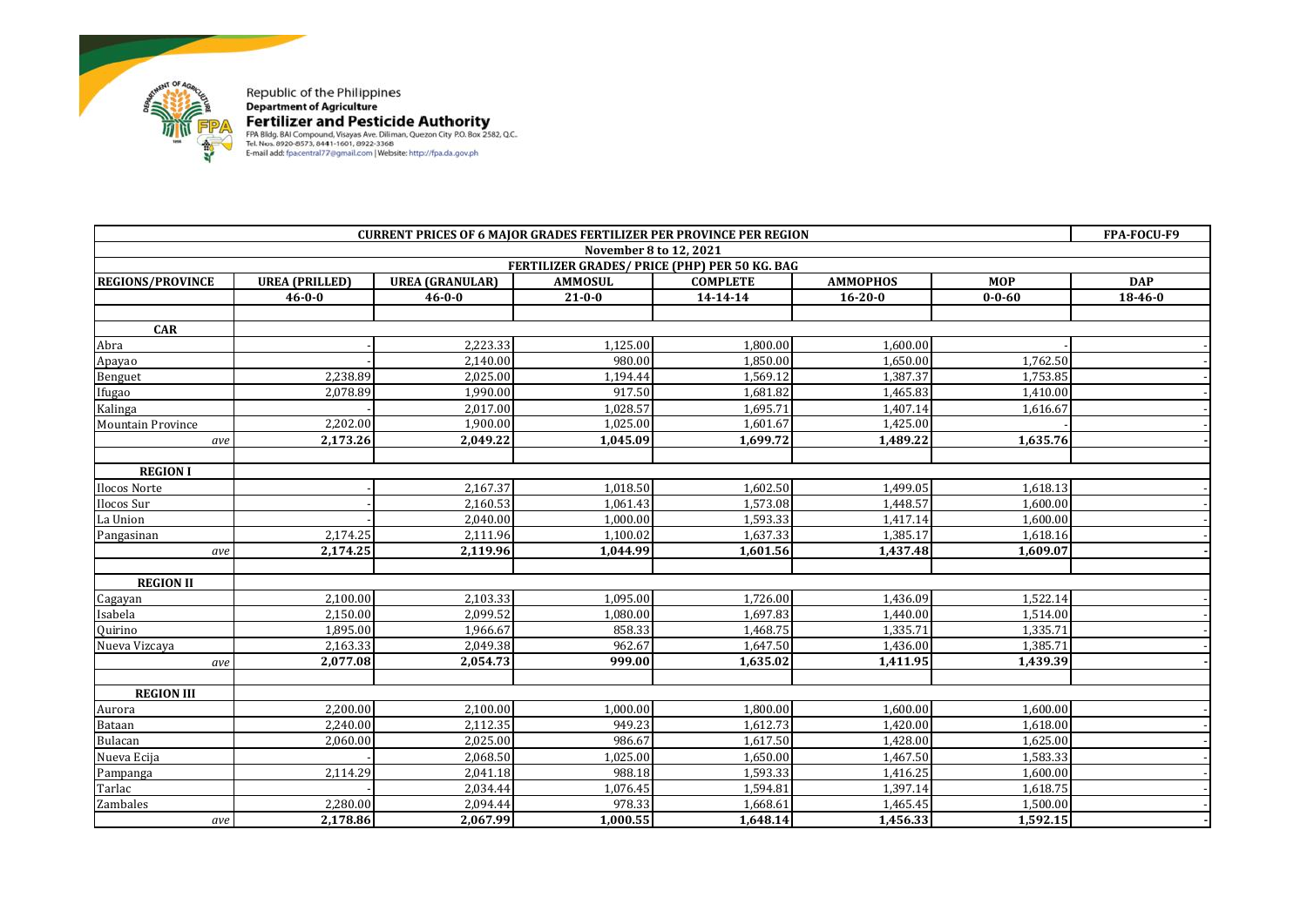| <b>REGION IV</b>       |          |          |          |          |          |          |          |
|------------------------|----------|----------|----------|----------|----------|----------|----------|
| Cavite                 | 1,981.25 | 1,945.00 | 961.25   | 1,644.44 | 1,412.92 | 1,744.44 | 2,100.00 |
| Laguna                 | 1,781.00 | 1,801.82 | 938.33   | 1,451.15 | 1,398.75 | 1,497.86 | 2,225.00 |
| <b>Batangas</b>        | 2,050.00 | 1,856.00 | 972.00   | 1,460.00 | 1,179.17 | 1,575.00 | 1,300.00 |
| Quezon                 | 2,012.50 | 2,004.17 | 1,075.71 | 1,613.00 | 1,628.57 | 1,820.00 | 1,550.00 |
| Occidental Mindoro     | 2,037.50 | 2,044.74 | 1,107.27 | 1,653.75 | 1,429.89 | 1,602.50 |          |
| Oriental Mindoro       |          | 2,139.00 | 1,245.00 | 1,600.00 | 1,480.00 | 1,600.00 |          |
| Marinduque             | 1,775.00 | 2,042.50 | 1,020.00 | 1,610.91 | 1,420.00 | 1,662.50 |          |
| Romblon                |          | 2,020.00 | 1,016.67 | 1,684.17 | 1,458.33 | 1,461.00 | 1,990.00 |
| Palawan                |          | 2,028.00 | 1,030.00 | 1,559.33 | 1,495.83 | 1,604.38 | 2,036.67 |
| Rizal                  | 1,995.00 | 1,925.00 | 1,275.00 | 1,891.00 | 1,600.00 | 1,950.00 |          |
| ave                    | 1,947.46 | 1,980.62 | 1,064.12 | 1,616.78 | 1,450.35 | 1,651.77 | 1,866.95 |
| <b>REGION V</b>        |          |          |          |          |          |          |          |
| Albay                  | 1,965.00 | 2,018.33 | 1,013.21 | 1,545.00 | 1,479.23 | 1,442.50 |          |
| <b>Camarines Norte</b> | 1,839.00 | 1,865.00 | 863.33   | 1,545.45 | 1,510.00 | 1,453.33 |          |
| Camarines Sur          | 1,878.57 | 1,898.85 | 1,090.00 | 1,552.14 | 1,478.75 | 1,338.64 |          |
| Catanduanes            | 1,740.00 |          | 930.00   | 1,541.25 | 1,215.00 | 1,460.00 |          |
| Masbate                | 2,150.00 | 1,750.00 | 1,000.00 | 1,657.14 | 1,560.00 | 1,466.67 |          |
| Sorsogon               | 1,788.33 | 1,940.00 | 1,196.67 | 1,531.25 | 1,522.22 | 1,379.17 |          |
| ave                    | 1,893.48 | 1,894.44 | 1,015.54 | 1,562.04 | 1,460.87 | 1,423.39 |          |
|                        |          |          |          |          |          |          |          |
| <b>REGION VI</b>       |          |          |          |          |          |          |          |
| Iloilo                 |          | 1,976.00 | 884.09   | 1,430.00 | 1,349.00 | 1,497.50 | 2,026.67 |
| Negros Occidental      | 2,091.43 |          | 995.00   | 1,480.77 | 1,424.00 | 1,453.64 | 2,132.73 |
| Antique                | 1,975.00 | 1,987.92 | 973.00   | 1,430.00 | 1,308.00 | 1,486.67 | 2,086.67 |
| Capiz                  |          | 2,008.00 | 987.00   | 1,425.00 | 1,332.00 | 1,517.14 | 1,968.75 |
| Aklan                  |          | 1,648.50 | 857.00   | 1,363.50 | 1,327.00 | 1,360.00 | 2,001.00 |
| Guimaras               |          | 1,996.00 | 962.00   | 1,499.00 | 1,332.00 | 1,552.22 | 1,900.00 |
| ave                    | 2,033.22 | 1,923.28 | 943.02   | 1,438.05 | 1,345.33 | 1,477.86 | 2,019.30 |
| <b>REGION VII</b>      |          |          |          |          |          |          |          |
| Bohol                  | 1,963.00 |          | 1,100.00 | 1,496.33 | 1,440.00 | 1,650.00 | 2,340.00 |
| <b>Negros Oriental</b> | 2,200.83 |          | 1,053.13 | 1,514.29 | 1,436.43 | 1,578.00 | 2,207.00 |
| Cebu                   | 2,056.67 |          | 1,007.50 | 1,492.50 | 1,411.67 | 1,550.00 | 2,133.33 |
| Siquijor               | 2,200.00 |          | 1,060.00 | 1,550.00 | 1,500.00 | 1,650.00 | 2,200.00 |
| ave                    | 2,105.13 |          | 1,055.16 | 1,513.28 | 1,447.03 | 1,607.00 | 2,220.08 |
|                        |          |          |          |          |          |          |          |
| <b>REGION VIII</b>     |          |          |          |          |          |          |          |
| Biliran                | 1,999.17 | 1,966.67 | 1,063.75 | 1,576.88 | 1,277.33 | 1,522.86 | 1,883.33 |
| Eastern Samar          |          | 2,150.00 |          | 1,521.67 |          |          |          |
| Leyte                  | 2,159.18 | 2,098.00 | 1,065.50 | 1,533.18 | 1,444.50 | 1,674.00 |          |
| Northern Samar         | 1,983.33 |          | 980.00   | 1,605.00 | 1,983.33 | 1,583.33 |          |
| Western Samar          | 2,100.00 | 1,646.00 | 1,050.00 | 1,650.00 | 1,493.33 | 1,525.00 |          |
| Southern Leyte         | 2,016.25 | 1,830.00 | 990.00   | 1,515.56 | 1,296.67 | 1,554.29 |          |
| ave                    | 2,051.59 | 1,938.13 | 1,029.85 | 1,567.05 | 1,499.03 | 1,571.90 | 1,883.33 |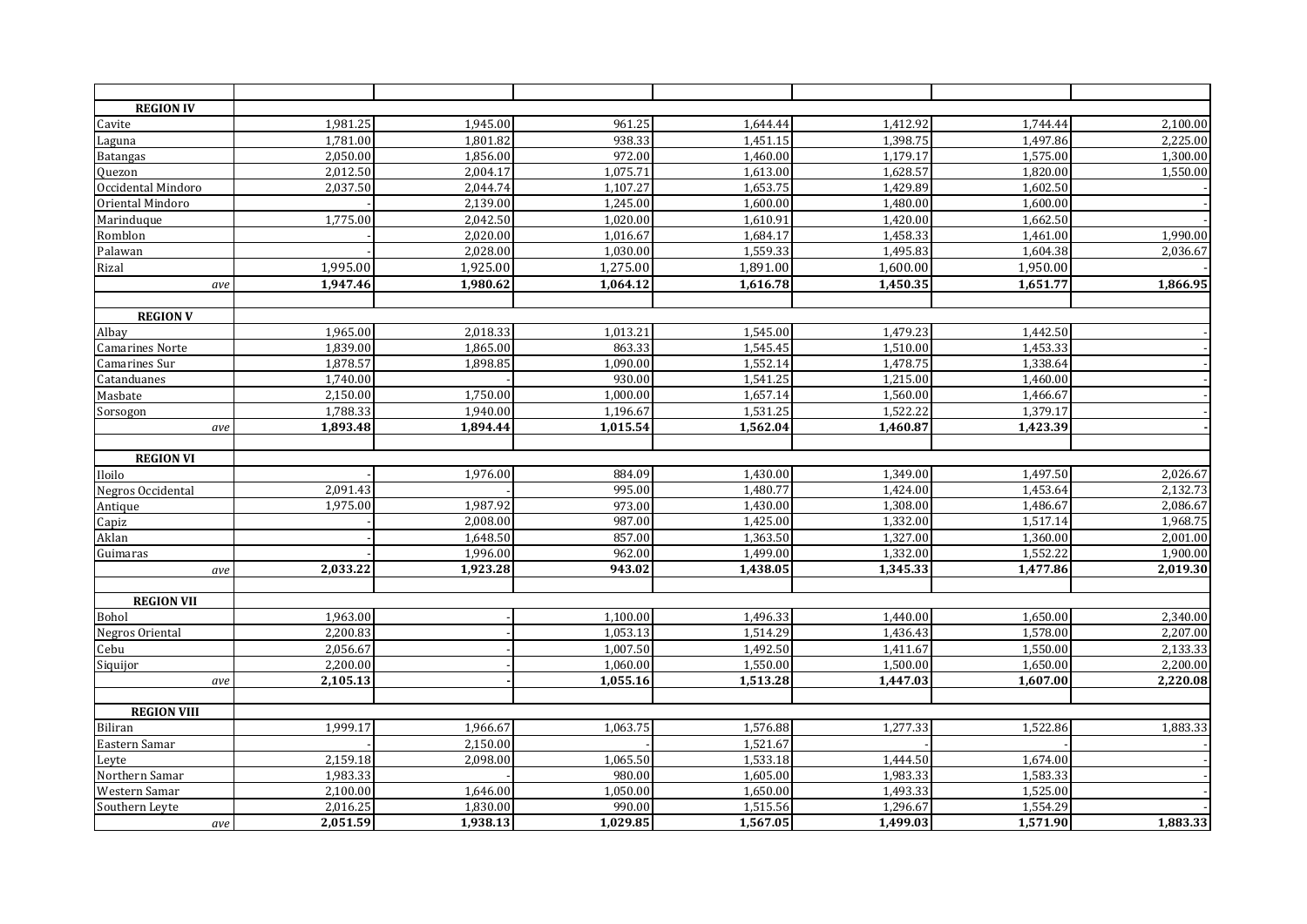| <b>REGION IX</b>    |          |          |          |                       |          |          |          |
|---------------------|----------|----------|----------|-----------------------|----------|----------|----------|
|                     | 2,083.33 |          | 1,050.00 | 1,690.00              | 1,580.00 |          |          |
| Zamboanga del Norte | 1,742.83 |          | 910.07   | 1.437.90              | 1.403.75 | 1,444.38 | 2,016.25 |
| Zamboanga del Sur   | 2,015.00 |          | 950.00   | 1,580.00              | 1,500.00 | 1,505.00 |          |
| Zamboanga Sibugay   | 1,947.05 |          | 970.02   | 1,569.30              | 1,494.58 | 1,474.69 | 2,016.25 |
| ave                 |          |          |          |                       |          |          |          |
| <b>REGION X</b>     |          |          |          |                       |          |          |          |
| Bukidnon            | 2,026.67 |          | 935.58   | 1.427.75              | 1.349.13 | 1.555.42 | 2,062.50 |
| Lanao del Norte     | 2,096.67 |          | 1,043.33 | 1,550.00              | 1,483.75 | 1,615.00 | 2,170.00 |
| Misamis Occidental  | 2,126.67 |          | 1,039.00 | 1,595.56              | 1,484.29 | 1,621.00 | 2,273.33 |
| Misamis Oriental    | 2,060.00 |          | 957.00   | 1,451.00              | 1,415.56 | 1,591.67 | 2,130.63 |
| ave                 | 2,077.50 |          | 993.73   | 1,506.08              | 1,433.18 | 1,595.77 | 2,159.12 |
|                     |          |          |          |                       |          |          |          |
| <b>REGION XI</b>    |          |          |          |                       |          |          |          |
| Davao de Oro        | 1,997.00 |          | 940.75   | 1,364.67              | 1,210.50 | 1,170.80 | 1,971.50 |
| Davao del Norte     | 2,102.73 | 2,050.00 | 970.63   | 1,411.82              | 1,338.33 | 1,643.33 | 2,353.33 |
| Davao del Sur       | 2,064.45 | 2.700.00 | 971.34   | 1,381.34              | 1.324.91 | 1,655.30 | 2,120.60 |
| Davao Occidental    |          |          | 900.00   | 1,350.00              | 1,200.00 | 1,470.00 |          |
| Davao Oriental      | 2,163.00 | 1,840.00 | 1,049.00 | 1,478.33              | 1,354.29 | 1,694.44 | 2,070.00 |
| ave                 | 2,081.79 | 2,196.67 | 966.34   | 1,397.23              | 1,285.61 | 1,526.77 | 2,128.86 |
| <b>REGION XII</b>   |          |          |          |                       |          |          |          |
| North Cotabato      | 2,005.00 | 2,040.00 | 960.00   | 1,426.00              | 1,348.00 | 1,573.00 | 2,145.00 |
| Sarangani           | 1,975.00 | 2.010.00 | 997.00   | 1,413.00              | 1,317.00 | 1,573.00 | 2,075.00 |
| South Cotabato      | 2,022.00 | 2,059.00 | 945.00   | 1,409.00              | 1,346.00 | 1,533.00 | 2,083.00 |
| Sultan Kudarat      | 2,068.00 | 2,052.00 | 962.00   | 1,382.00              | 1,280.00 | 1,538.00 | 2,300.00 |
| ave                 | 2,017.50 | 2,040.25 | 966.00   | 1,407.50              | 1,322.75 | 1,554.25 | 2,150.75 |
|                     |          |          |          |                       |          |          |          |
| <b>CARAGA</b>       |          |          |          |                       |          |          |          |
| Agusan del Norte    | 1,549.00 |          | 897.73   | 1,425.00              | 1.360.00 | 1,550.50 | 2,007.50 |
| Agusan del Sur      |          | 1,887.50 | 924.29   | 1,409.17              | 1,343.33 | 1,551.67 | 2,190.00 |
| Surigao del Norte   |          | 2.141.75 | 1,073.75 | 1,505.00              | 1,406.67 | 1.591.67 |          |
| Surigao del Sur     | 1,875.00 | 2,167.50 | 875.45   | 1,409.29              | 1,391.67 | 1,597.50 | 2,040.00 |
| ave                 | 1,712.00 | 2,065.58 | 942.81   | $1,437.\overline{12}$ | 1,375.42 | 1,572.84 | 2,079.17 |
| <b>BARMM</b>        |          |          |          |                       |          |          |          |
| Basilan             |          |          |          |                       |          |          |          |
| ave                 |          |          |          |                       |          |          |          |
|                     |          |          |          |                       |          |          |          |
|                     |          |          |          |                       |          |          |          |